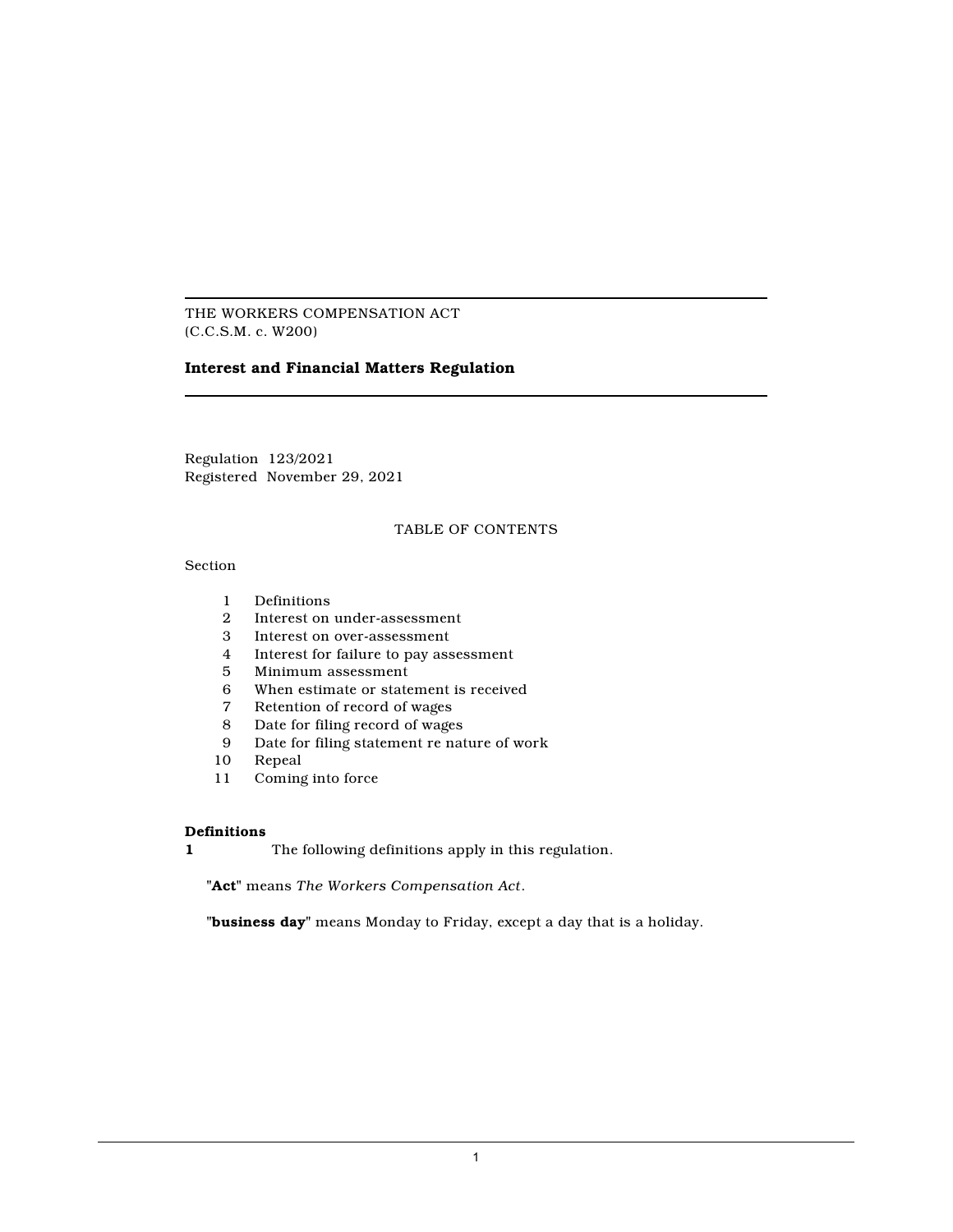#### INTEREST

### **Interest on under-assessment**

**2** The rate of interest on an amount payable under subsection 80(6.1) of the Act is

(a) for the period beginning on January 1 and ending on June 30, the sum of the prime lending rate of the Royal Bank of Canada on the first business day after December 15 of the previous year, plus 3%, compounded monthly; and

(b) for the period beginning on July 1 and ending on December 31, the sum of the prime lending rate of the Royal Bank of Canada on the first business day after June 15 of that year, plus 3%, compounded monthly.

#### **Interest on over-assessment**

**3** The rate of interest payable on an amount to be refunded or credited to an employer under subsection 80(6.2) of the Act is

(a) for the period beginning on January 1 and ending on June 30, the rate that is the weighted average rate, expressed as a percentage, for Government of Manitoba Treasury Bills that mature approximately three months after the date of issue, and are sold by the Department of Finance of the Government of Manitoba at its first weekly auction following December 15 of the previous year, minus 1.5%, compounded monthly; and

(b) for the period beginning on July 1 and ending on December 31, the rate that is the weighted average rate, expressed as a percentage for Government of Manitoba Treasury Bills that mature approximately three months after the date of issue, and are sold by the Department of Finance of the Government of Manitoba at its first weekly auction following June 15 of that year, minus 1.5%, compounded monthly;

but the rate of interest payable shall not be less than 0.25%, compounded monthly.

# **Interest for failure to pay assessment**

**4** The rate of interest on an amount payable under subsection 80.1(5) or 86(1) of the Act is

(a) for the period beginning on January 1 and ending on June 30, the sum of the prime lending rate of the Royal Bank of Canada on the first business day after December 15 of the previous year, plus 5%, compounded monthly; and

(b) for the period beginning on July 1 and ending on December 31, the sum of the prime lending rate of the Royal Bank of Canada on the first business day after June 15 of that year, plus 5%, compounded monthly.

## MINIMUM ASSESSMENT

#### **Minimum assessment**

**5** For the purpose of subsection 81(9) of the Act, the minimum assessment is \$100.